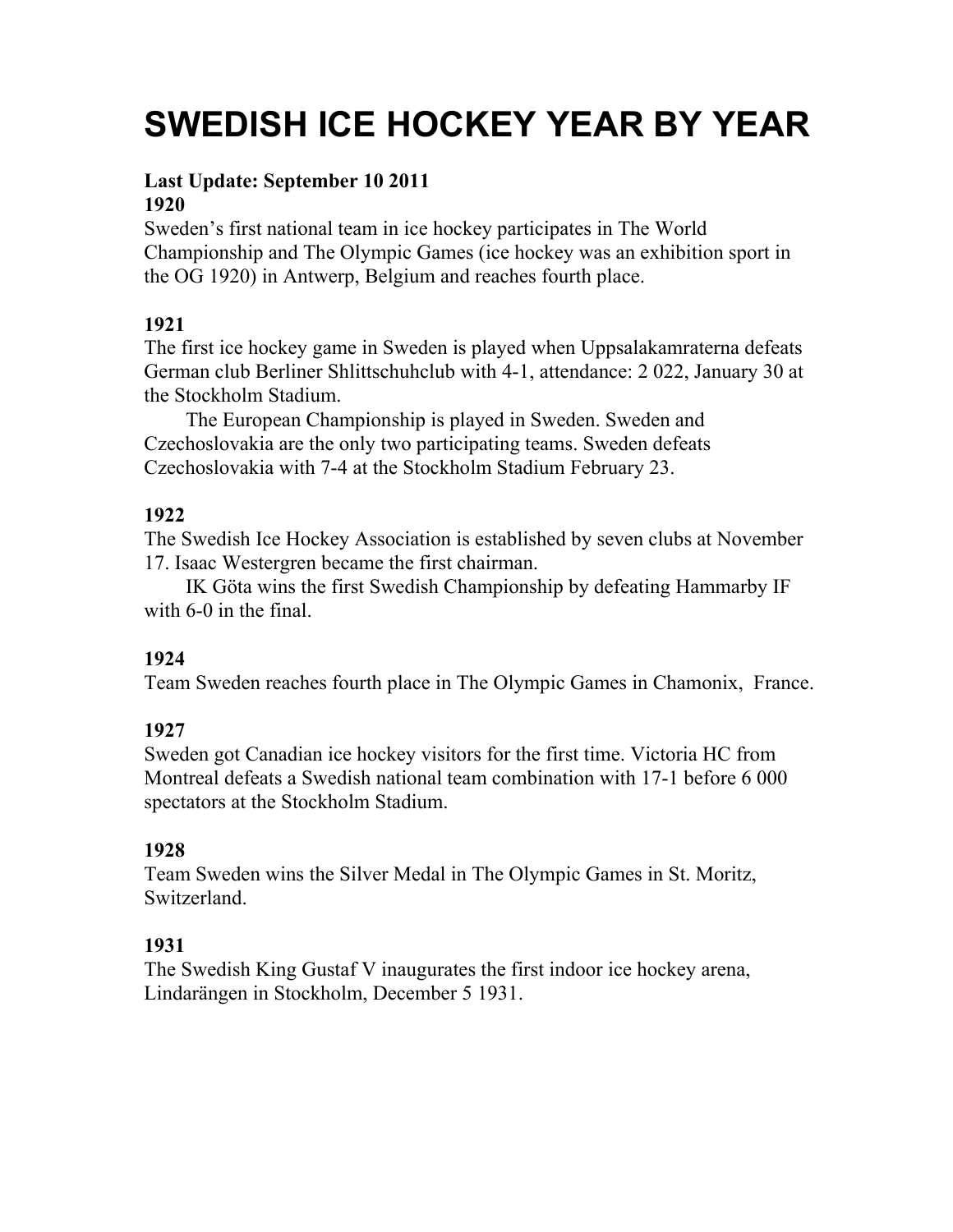As reported in "Total Hockey" (The Official Encyclopedia of the National Hockey League) Gustav "Gus" Forslund is the first Swedish player to play in the NHL when he played for Ottawa Senators season 1932/33.

## **1936**

Vic Lindqvist becomes the first Canadian coach working in Sweden.

## **1938**

The new jersey with symbol "Tre Kronor" is used by Team Sweden's National Ice Hockey Team the first time February 12 in The World Championship in Prague, Czechoslovakia. The first jersey is blue with yellow crowns on the chest.

## **1949**

Sweden is organising The World Championship in Ice Hockey for the first time. It was a very big interest for the sport and riots started when Team Sweden and Team Canada were going to play at the Stockholm Stadium. The gates were broken down and it is assumed that some 25 000 spectators saw the game.

## **1952**

Team Sweden wins the Bronze Medal in The Olympic Games in Oslo, Norway.

## **1953**

Team Sweden wins the World Championship Gold Medal for the first time. The WC tournament was played in Zürich and Basel, Switzerland.

## **1957**

Team Sweden wins the World Championship Gold Medal for the second time. Team Sweden won the trophy in Moscow, Soviet Union after defeating Czechoslovakia 2-0 and tied the game 4-4 against the Soviet Union.

## **1958**

The first modern indoor ice hockey arena, Rosenlundshallen in Jönköping, is inaugurated December 11 1958.

## **1962**

Team Sweden wins the World Championship Gold Medal for the third time. In Colorado Springs, USA, the trophy is won after defeating USA 2-1 and Canada 5-3. Sven Tumba then became the first Swedish player ever to win the World Championship Gold Medal three times.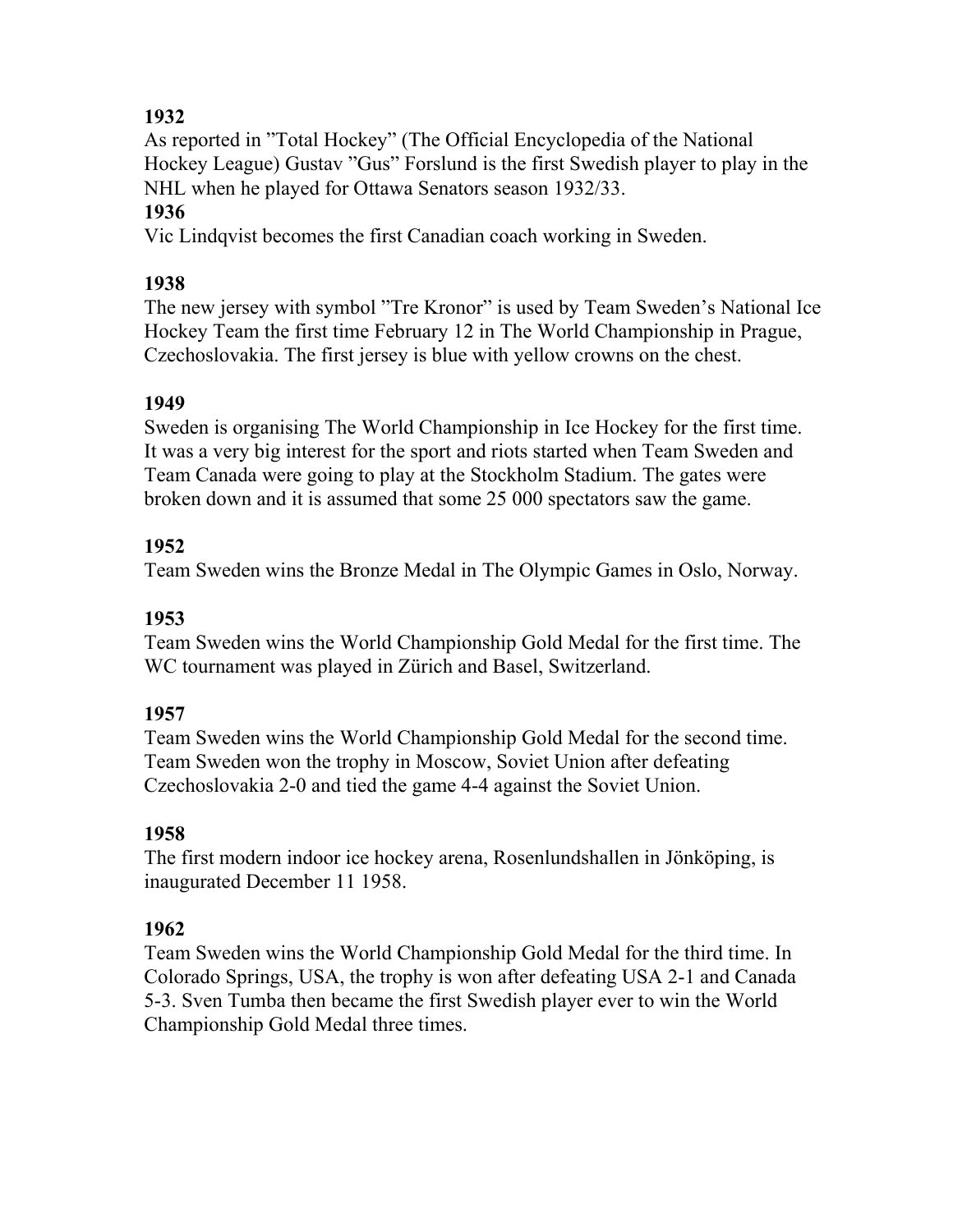Team Sweden wins the Silver Medal in The Olympic Games/World Championship in Innsbruck, Austria.

Ulf Sterner from Västra Frölunda IF is the first Swedish ice hockey player from the Swedish top league to join the National Hockey League, NHL. He plays four games for New York Rangers in the autumn 1964.

### **1981**

Team Sweden wins the Gold Medal in Juniors World Championship for the first, and so far only, time in the tournament in Germany.

#### **1987**

Team Sweden wins the World Championship Gold Medal for the fourth time. The tournament is played in Vienna, Austria and Team Sweden reaches the Gold Medal after an exiting playoff with the following results: Czechoslovakia 3-3, The Soviet Union 2-2 and Canada 9-0.

#### **1989**

Team Sweden´s womens team wins the Silver Medal in the first IIHF European Women´s Championship. In the Gold Medal game Finland won against Sweden with 7-1.

#### **1990**

Team Sweden´s womens team end up at fourth place in the first IIHF World Women´s Championship. In the Bronze Medal game Finland won against Sweden with 6-3.

#### **1991**

Team Sweden wins the World Championship Gold Medal for the fifth time as the tournament was played in Turkuu, Finland. In the final game we defeated The Soviet Union 2-1. Mats Sundin, who is best in points among all players in the tournament, makes the Gold Medal winning goal when he shoots 2-1.

Team Sweden´s womens team wins the Silver Medal in the second IIHF European Women´s Championship. In the Gold Medal game Finland won against Sweden with 2-1.

#### **1992**

Team Sweden wins the World Championship Gold Medal for the sixth time. In the final game we defeated Finland 5-2.

Team Sweden´s womens team end up at fourth place in the second IIHF World Women´s Championship. In the Bronze Medal game Finland won against Sweden with 5-4 after penalty shots.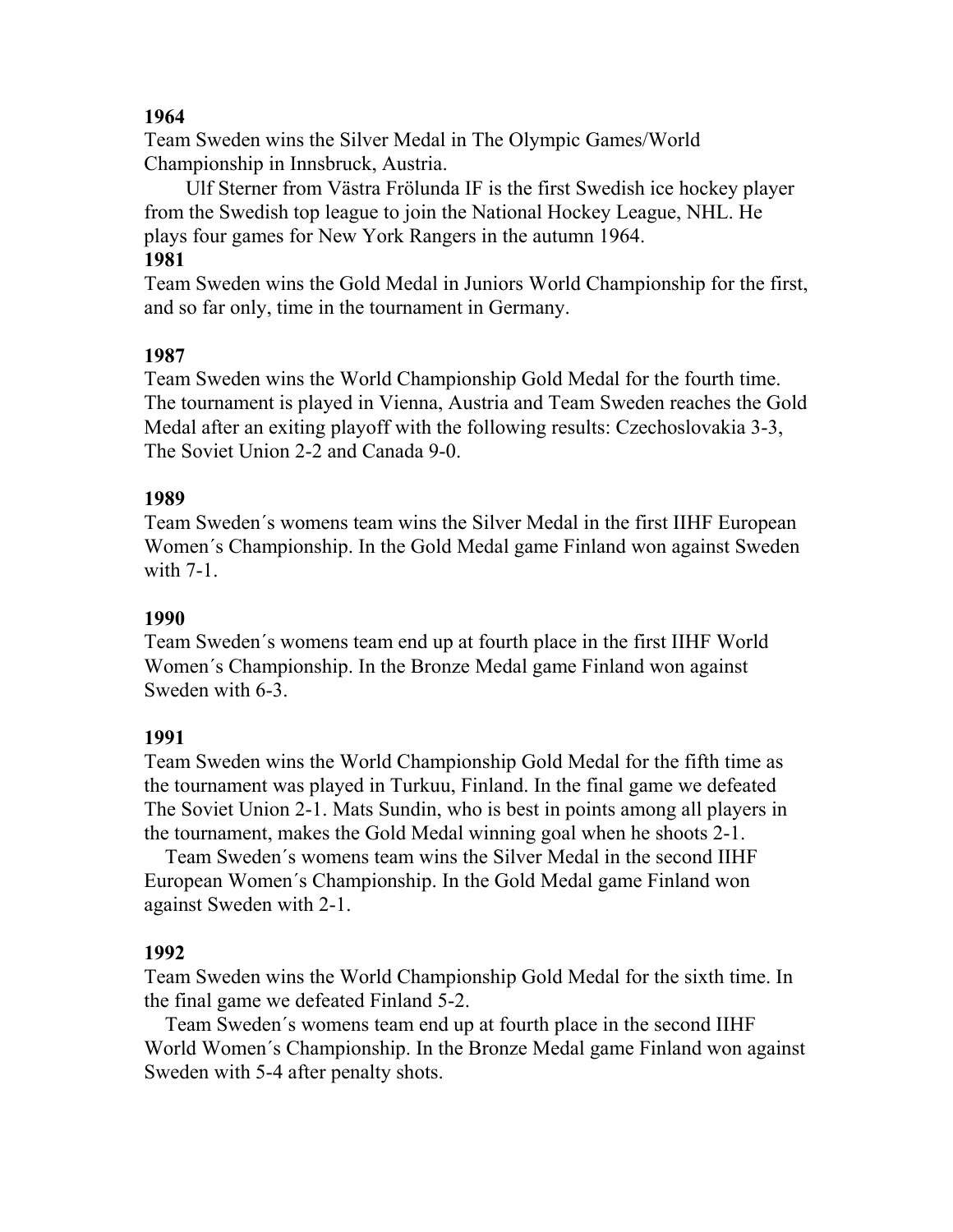Team Sweden´s womens team wins the Silver Medal in the third IIHF European Women´s Championship. In the Gold Medal game Finland won against Sweden with 8-2.

#### **1994**

Team Sweden wins the Olympic Games Gold Medal for the first time in the tournament in Lillehammer, Norway. Team Sweden wins an extremely exiting final game against Canada 3-2. The game is tied 2-2 after ordinary time and tied after maximum ten minutes sudden death. Even the ordinary penalty shooting is tied. In the sudden death penalty shooting Team Sweden win 1-0. Peter Forsberg scores a famous goal at Canadian goalkeeper Corey Hirsch. It is a goal that later got printed on a Swedish stamp. After Peter Forsberg's fabulous goal Swedish goalkeeper Tommy Salo saves the last Canadian penalty shot by Paul Kariya. Later all these four players became NHL players.

Team Sweden´s womens team end up at fifth place in the third IIHF World Women´s Championship. In the game for place 5-6 Sweden won against Germany with 7-1.

#### **1995**

Team Sweden´s womens team wins the Silver Medal in the fourth IIHF European Women´s Championship. In the Gold Medal game Finland won against Sweden with 9-0.

#### **1996**

Team Sweden´s womens team wins the Gold Medal in the fifth IIHF European Women´s Championship in Yaroslavl, Russia. Sweden won against the Silver Medallist Russia with 4-2 and won against Bronze Medallist Finland with 2-1. Sweden went undefeated through the whole tournament. Åsa Elfving were named forward in Medias All Star Team and and Pernilla Burholm were named beset defensive player in the tournament by the official tournament directorate. Sweden won the tournaments Fair Play Cup.

#### **1997**

Team Sweden´s womens team end up at fifth place in the fourth IIHF World Women´s Championship. In the game for place 5-6 Sweden won against Switzerland with 7-1.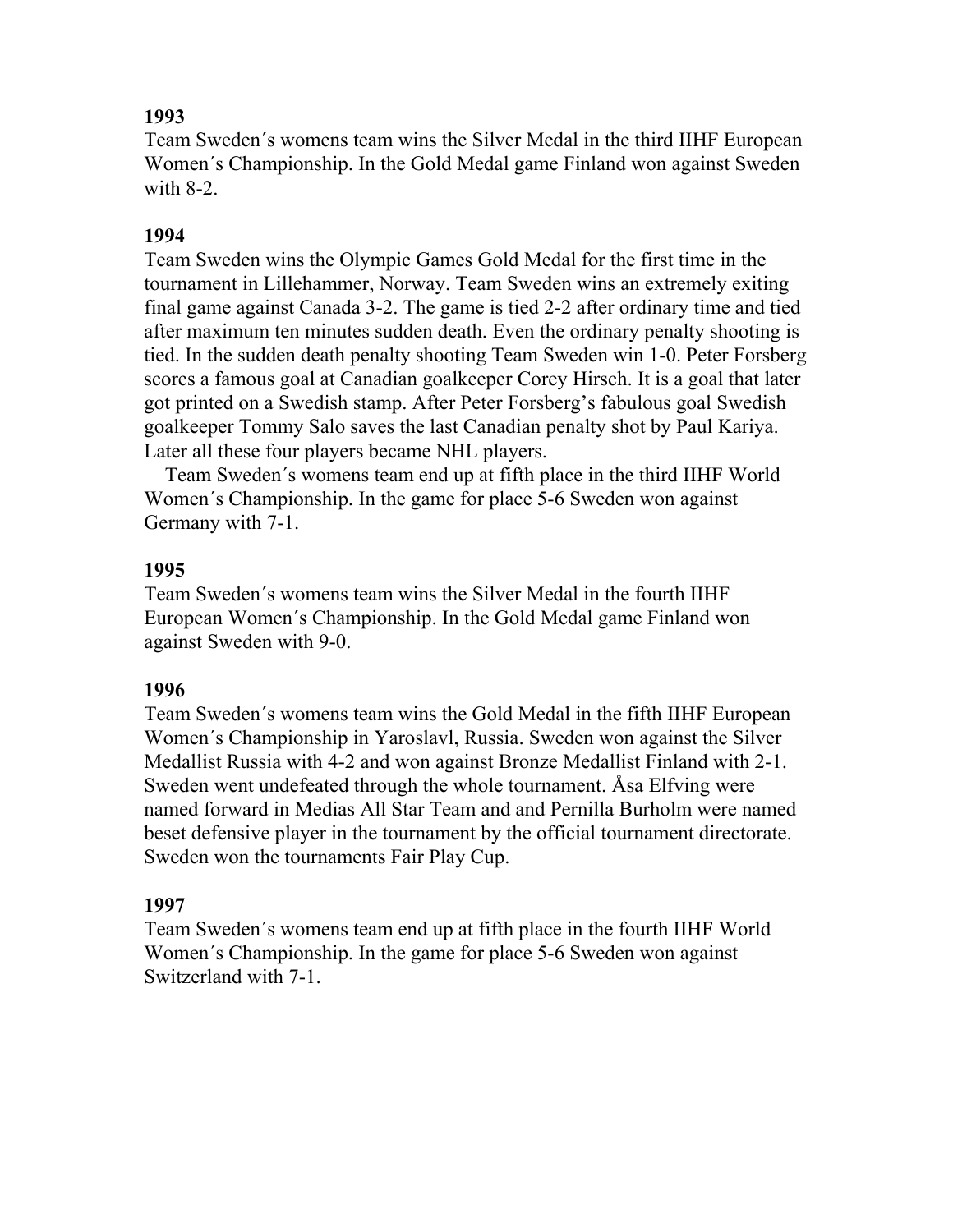Team Sweden wins their seventh World Championship Gold Medal in Zürich, Switzerland. Sweden is undefeated during the whole tournament and don't even loose any of the 30 periods the team played.

Mats Sundin and Jonas Bergqvist both win their third World Championship Gold Medals.

In Olympic Games in Nagano, Japan, both mens and womens team ends up at fifth place. It was the first Olympic Games ice hockey tournament for women.

#### **1999**

Team Sweden wins the Bronze Medal in World Championship in Lillehammer, Norway, 1999. In the Bronze Medal game Sweden won against Canada with 3-2.

Team Sweden´s womens team end up at fourth place in the fifth IIHF World Women´s Championship. In the Bronze Medal game Finland won against Sweden with 8-2.

#### **2000**

Team Sweden´s womens team end up at fourth place in the Sixth IIHF World Women´s Championship. In the Bronze Medal game Finland won against Sweden with 7-1.

## **2001**

Team Sweden wins the Bronze Medal in Hannover, Germany, 2001. Sweden dominate most of the Semi Final game against Czech Republic. Czech Republic could anyway tie the game in the third period and then winning with 3-2 after first overtime and then game winning penalty shots.

Team Sweden´s womens team end up at seventh place in the Seventh IIHF World Women´s Championship. In the relegation game Sweden won against Kazakhstan with 3-1.

## **2002**

National women´s team wins the Bronze Medal in Olympic Games in Provo, USA, 2002.

The women´s team was beaten often earlier during the season and few dared to hope for any medal in Olympic Games. But the players and leaders believed in themselves. Forward Evelina Samuelsson scored both goals when Sweden won against Finland with 2-1 in the Bronze Medal game.

Team Sweden wins the Bronze Medal in World Championship in Gothenburg, Sweden, 2002. In the Semi Final Slovakia won against Sweden with 3-2 after first overtime and then game winning penalty shots.

Sweden wins against Finland with 5-3 in the Bronze Medal game.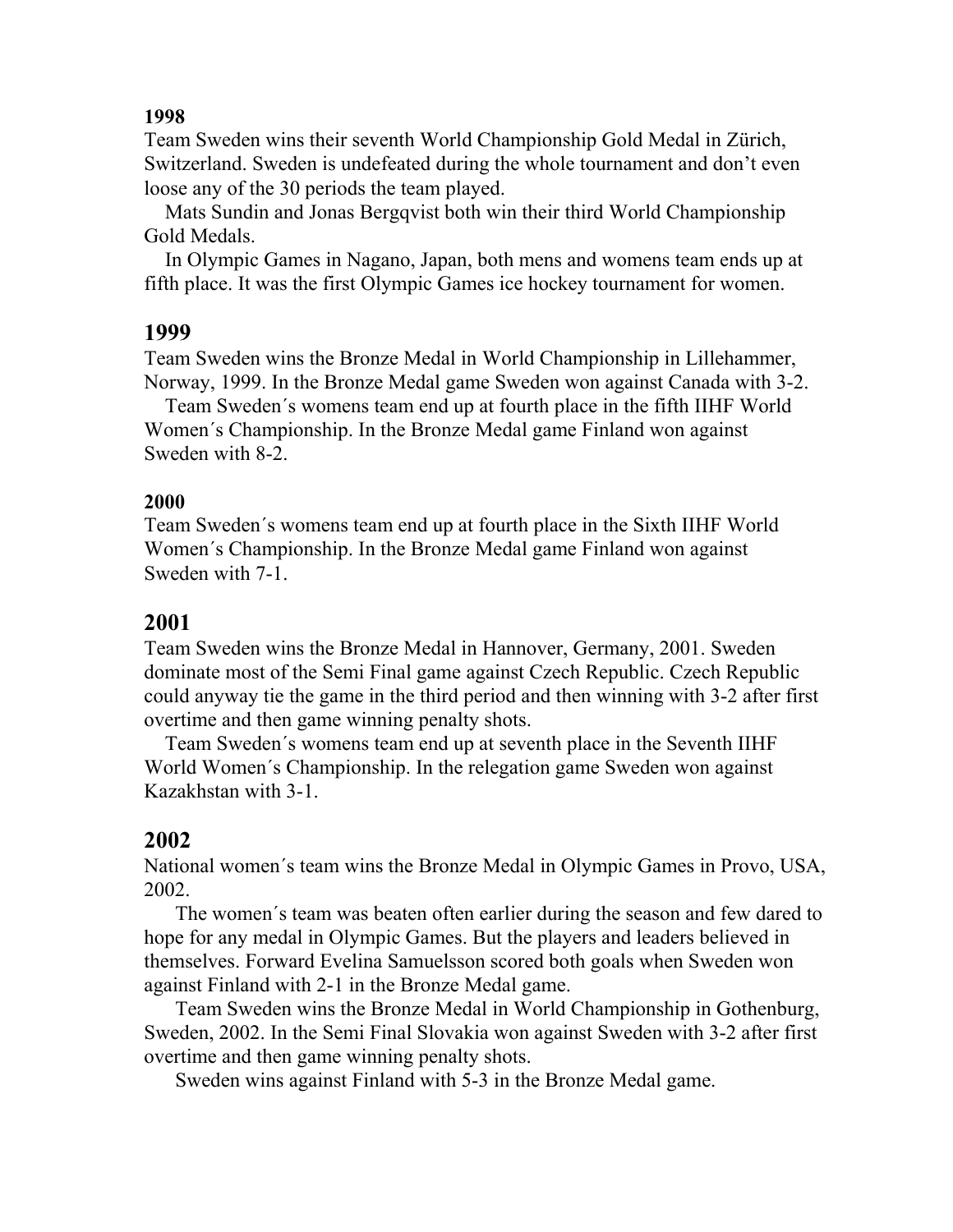Team Sweden wins the Silver Medal in World Championship in Helsinki, Finland, 2003. In Quarter Final home nation Finland took a 5-1 lead after half game was played. But Sweden managed to turn the game and finally won with 6-5. In Semi Final Sweden won against Slovakia with 4-1. In the WC Final Game Canada won against Sweden with 3-2 after an overtime goal. The IIHF World Women´s Championship in Beijing, China, were cancelled due to the risk of SARS.

## **2004**

Team Sweden wins the Silver Medal in World Championship in Prague, Czech Republic, 2004. In Quarter Final Sweden won over Latvia with 4-1. In Semi Final Sweden won against USA with 3-2. In the WC Final Game Sweden had a lead with 3-1 against Canada but fell. Canada scored four straight goals and won finally with 5-3.

Team Sweden finally ends at Fifth Place in the World Cup of Hockey 2004. In first round Sweden end at second place after winning against Germany, 5-2, and Czech Republic, 4-3, and had a tied game with Finland, 4-4. In Quarter Final Czech Republic knocked out Sweden with a 6-1 victory.

Team Sweden´s womens team end up at fourth place in the Eight IIHF World Women´s Championship. In the Bronze Medal game Finland won against Sweden with 3-2.

## **2005**

The 2005 IIHF World Women´s Championship were played in Sweden, Linköping and Norrköping, for the first time. Team Sweden´s womens team won the Bronze Medal in the Ninth IIHF World Women´s Championship. In the Bronze Medal game Sweden won against Finland with 5-2 in Cloetta Center, Linköping, at Saturday April 9. This was the first Swedish medal ever in the Women World Championship history. Maria Rooth were named forward in medias All Star Team.

Team Sweden Tre Kronor ends at fourth Place in World Championship in Austria 2005. The Bronze Medal game result: Russia-Sweden 6-3.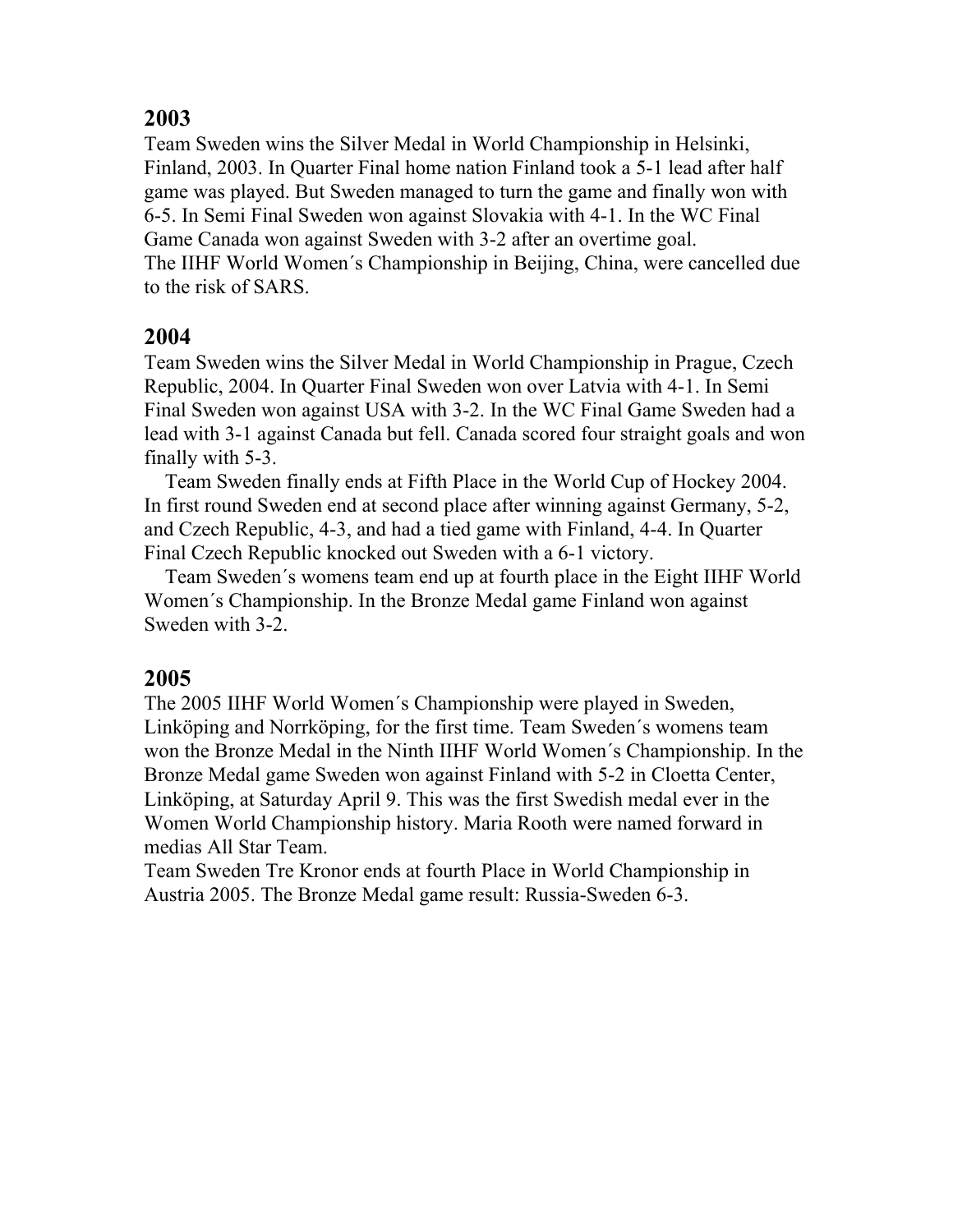Sweden won two ice hockey medals in 2006 Olympic Games in Torino, Italy.

In women´s tournament Sweden won the Olympic Games Silver medal. Results: Russia 3-1, Italy 11-0, Kanada 1-8, USA 3-2, Canada 1-4.

**Highlights of the tournament:** The dramatic semi final game against USA wich went to both Overtime and penalty shots. USA took a lead with 2-0 but two goals by Maria Rooth tied the game. After Overtime the penalty shooting started. Kim Martin was outstanding and six shoots was treated brilliant by her. Sweden´s 15 year old Pernilla Winberg scored the game winning penalty shot. Maria Rooth also scored and confirmed the Swedish victory. It was the firs time ever Sweden won against USA and for the first time it resulted in a final game in World Championship or Olympic Games without USA. In the final Canada won against Sweden with 4-1.

The Olympic Games directorate named Kim Martin best goalkeeper in the tournament.

Media named Kim Martin goalkeeper and Maria Rooth forward in All Star Team.

In men´s tournament Sweden won the Olympic Games Gold Medal.

Results: Kazakhstan 7-2, Russia, 0-5, Latvia, 6-1, USA 2-1, Slovakia 0-3, Switzerland 6-2, Czech Republic 7-3, Finland 3-2.

**Highlights of the tournament:** Winning the Gold Medal game with 3-2 against Finland. The Gold Medal winning goal was very nice to see, especially since three of Sweden´s best players ever were involved in the operation. Mats Sundin was handling the face off in neutral zone and puck went away from him and then Peter Forsberg took it and went into Finlands zone and dropped the puck back to Sundin. He dropped it back to Nicklas Lidström who immediately took a magnific shot which went into the net in the upper left corner of the Finnish goal. This precision in the shot was extremely good and Nicklas Lidström really deserved this success.

The Olympic Games directorate named Kenny Jönsson best defencemen in the tournament.

Media named Nicklas Lidström defenceman in All Star Team.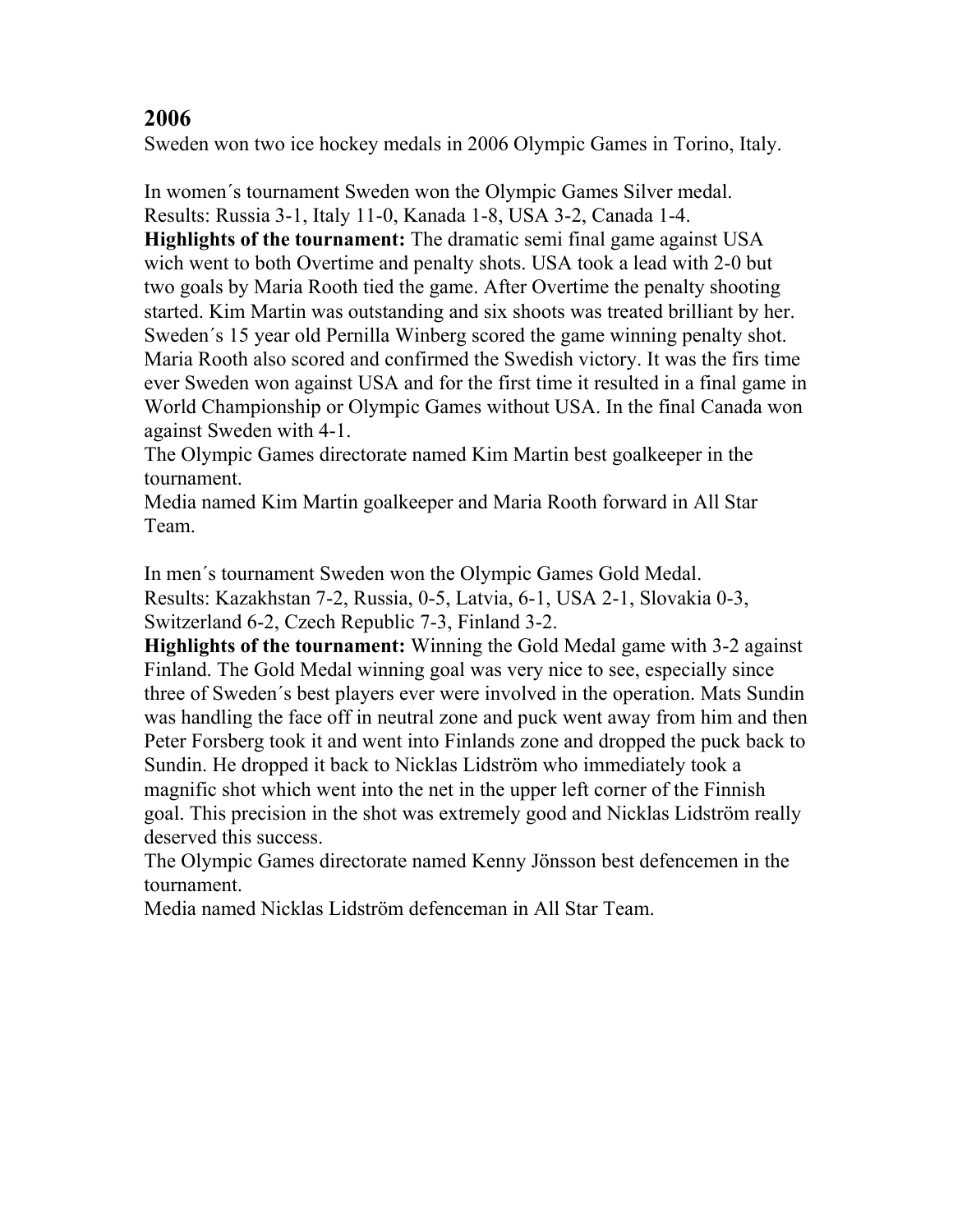Team Sweden won it´s eight World Championship Gold Medal in Riga, Latvia, 2006.

Results: Ukraine 4-2, Italy 4-0, Switzerland 4-4, Belarus 4-1, Slovakia 2-5, Russia 3-3, USA 6-0, Canada 5-4, Czech Republic 4-0.

**Highlight of the tournament:** Goalkeeper Johan Holmqvist have two shutout in the play off: He stopped all 18 shots from USA in the Quarter Final and all 22 shots from Czech Republic in the Gold Medal Game. It was a pleasure each time to see defenceman Niklas Kronwall on the ice. He played so well and became the top scorer in Team Sweden with 10 points after 2 goals and 8 assist. Other top player in Team Sweden were Kenny Jönsson, Michael Nylander, Henrik Zetterberg, Mikael Samuelsson and Andreas Karlsson.

The World Championship Directorate named Johan Holmqvist the best goalkeeper in the tournament and Niklas Kronwall the best defencemen in the tournament and the most valuable player, MVP, in the tournament. Media Named Niklas Kronwall defenceman in All Star Team.

# **2007**

Team Sweden won the Bronze Medal in women´s World Championship in Winnipeg, Canada. It is the third straigt medal in the last three big tournaments: World Championship Bronze Medal 2005, Olympic Games Silver Medal 2006, World Championship Bronze Medal 2007.

**Highlight of the tournament:** Sweden won the Bronze Medal Game against Finland with 1-0 (0-0, 0-0, 1-0). Bronze Medal winning goal was scored by Maria Rooth assisted by Erika Holst after 02.37 in the third period.

Team Sweden ended at Fourth place in World Championship Gold Medal in Moscow, Russia, 2007.

Results: Italy 7-1, Latvia 8-2, Switzerland 6-0, Denmark 5-2, Finland 1-0, Russia 2-4, Slovakia 7-4, Canada 1-4, Russia 1-3.

**Facts from the tournament:** Forward Johan Davidsson, HV 71, became the World Championship scoring leader overall. He was recorded for 14 points after 7 goals and 7 assist in nine games. Defenceman Dick Tärnström, HC Lugano, became the defenceman scoring leader overall in World Championship. He was recorded for 9 points after 1 goal and 8 assist in nine games. Sweden won six of totally nine games and lost twice to home nation Russia and once against Canada.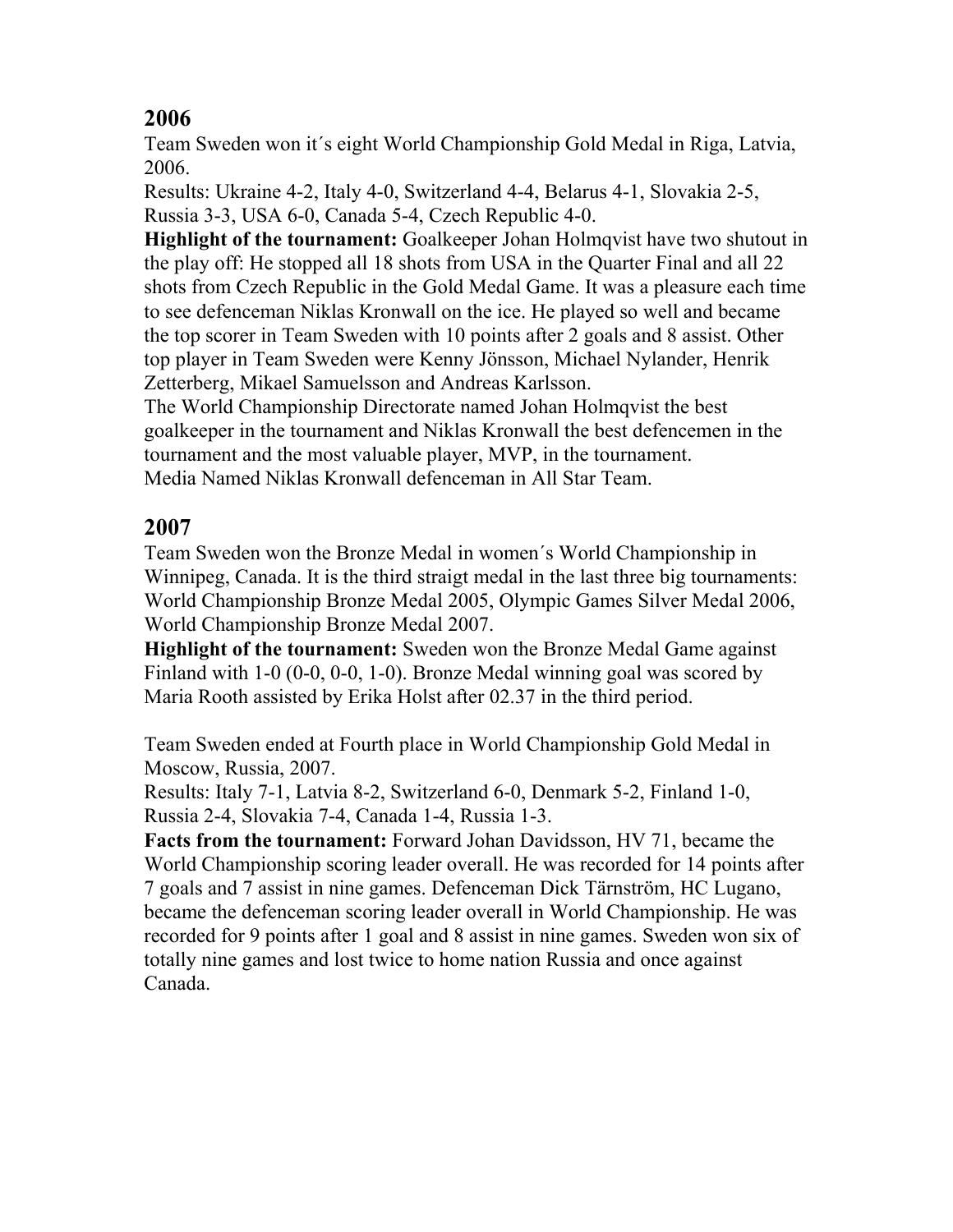Team Sweden ended at fifth place in women´s World Championship in Harbin, China. Team Sweden missed a world championship medal game for the first time since 2004.

**Facts from the tournament:** Sweden won against Japan 5-0 and Russia 3-1. Tina Enström was scoring leader in Team Sweden with five points (1 goal and 4 assist).

Team Sweden ended at Fourth place in World Championship Gold Medal in Quebec City, Canada, 2008.

Results: Belarus 6-5, France 9-0, Switzerland 2-4, Denmark 8-1, Russia 2-3, Czech Republic 5-3, Czech Republic 3-2 after Overtime, Canada 4-5, Finland 0- 4.

**Facts from the tournament:** Forward Mattias Weinhandl, Linköpings HC, was fifth best scoring leader in world championship with 13 points (5 goals and 8 assist).

# **2009**

Team Sweden ended at fourth place in women´s World Championship in Hämeenlinna, Finland, 2009.

Maria Rooth scored her  $100<sup>th</sup>$  goal in carreer when she lying on the ice scored 5-0 against Kazakhstan at April 8. Nine women in the world have scored 100 goals or more.

**Facts from the tournament:** Sweden won against China 6-1, Kazakhstan 9-0 and Russia 8-0. Erika Holst was scoring leader in Team Sweden with nine points (for goal and five assist).

Team Sweden won the World Championship Bronze Medal in Bern, Switzerland, 2009. Sweden won against USA with 4-2 in the Bronze Medal Game.

Results: Austria 7-1, Latvia 2-3 after Overtime and Game Winning Shots, USA 6-5 after 01.59 in Overtime, Russia 5-6 after 04.04 in Overtime, Switzerland 4- 1, France 6-3, Czech Republic 3-1, Canada 1-3, USA 4-2.

**Facts from the tournament:** Forward Mattias Weinhandl, Dynamo Moscow, was fifth best scoring leader in world championship with twelve points (five goals and seven assist).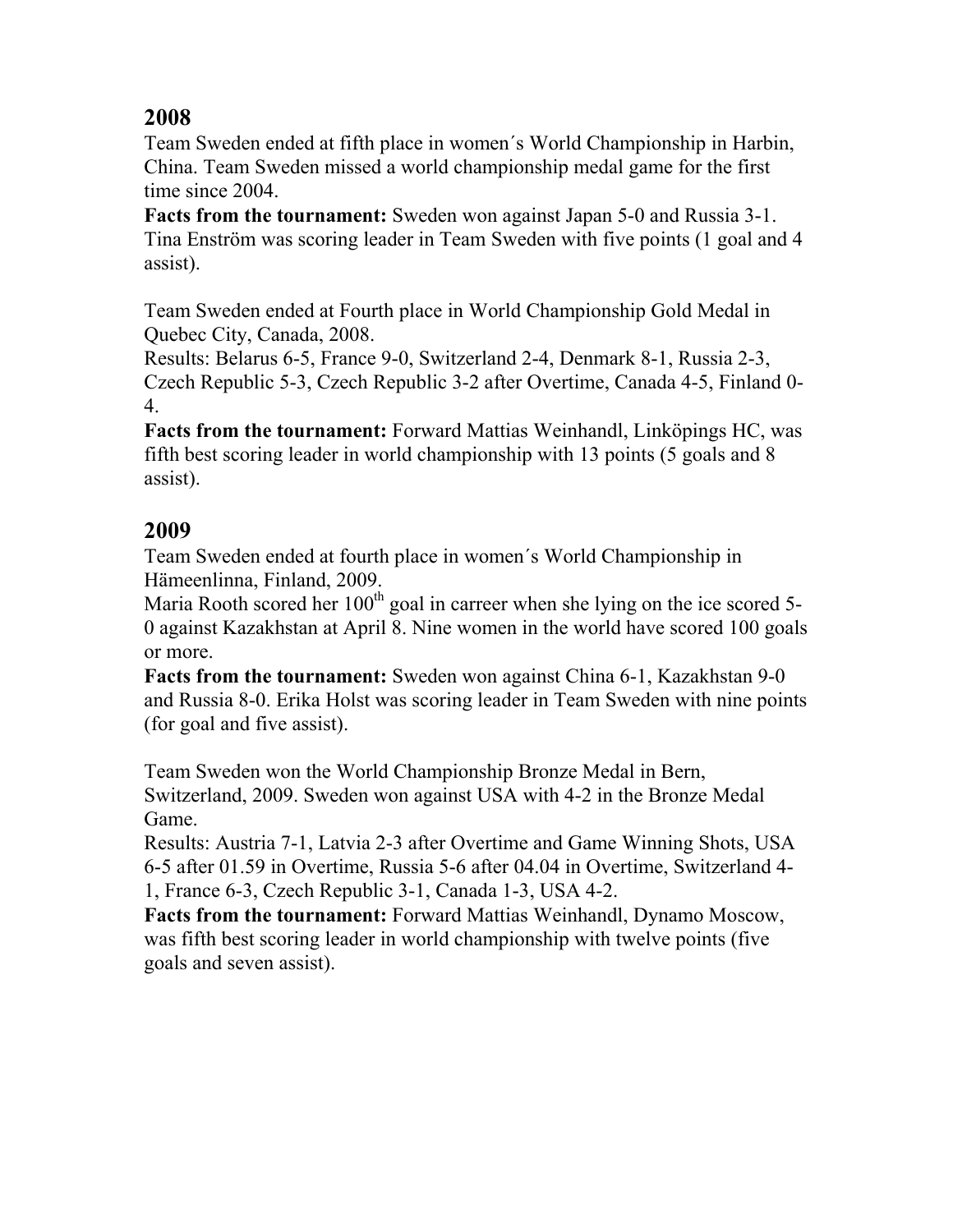## **Women**

Team Sweden ended at fourth place in Olympic Games in Vancouver, Canada, 2010. Finland won against Sweden in the Bronze Medal game with 3-2 after 02.33 in Overtime.

Team Sweden´s games: Switzerland 3-0, Slovakia 6-2, Canada 1-3, USA 1-9, Finland 2-3.

**Highlight of the tournament:** Forward Pernilla Winberg scored four goals in the 6-2 game against Slovakia.

#### **Men**

Team Sweden ended at fifth place in Olympic Games in Vancouver, Canada, 2010. Slovakia won against Sweden in the Quarter Final game with 4-3.

Team Sweden´s games: Germany 2-0, Belarus 4-2, Finland 3-0, Slovakia 3-4. **Highlight of the tournament:** Goalkeeper Henrik Lundqvist had a shutout when Sweden won against Finland with 3-0.

Team Sweden won the World Championship Bronze Medal in Cologne, Germany, 2010. Sweden won against Germany with 3-1 in the Bronze Medal Game.

Results: Norway 5-2, France 3-1, Czech Republic 1-2, Latvia 4-2, Canada 3-1, Switzerland 5-0, Denmark 4-2, Czech Republic 2-3 after Overtime and Game Winning Shots, Germany 3-1.

**Highlight from the tournament:** The way World Championship rookie Forward Magnus Pääjärvi Svensson, Timrå IK, played. He played well, he skated so well and so quick and his performance gave him a place as forward in medias All Star Team. He was also named one of Sweden´s three best players in world Championship. He was the best scoring leader in Sweden world championship with nine points (five goals and four assist).

**2011 Women**